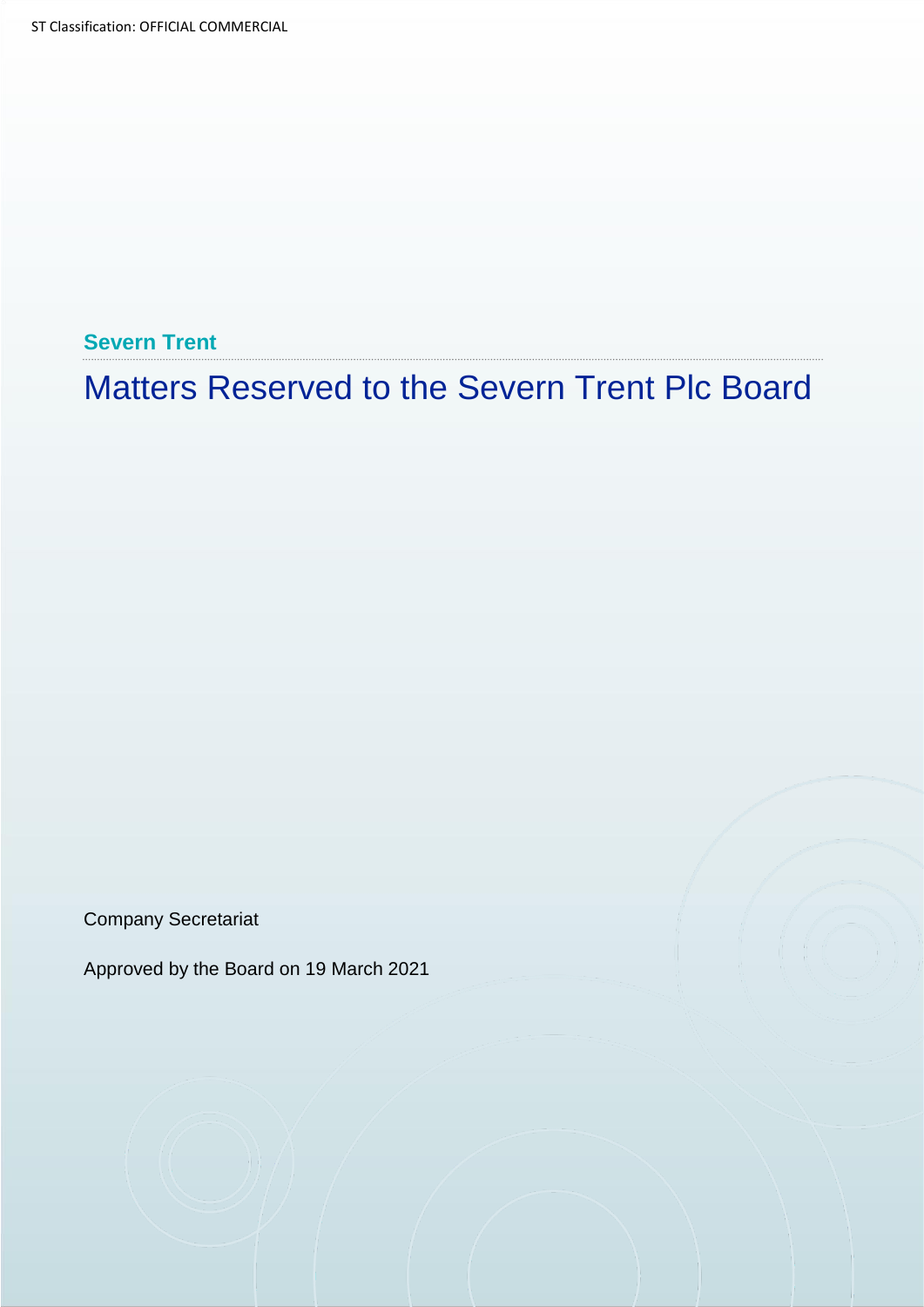This schedule has been considered in light of the requirements contained in investor guidelines and the UK Corporate Governance Code 2018 (the 'Code') and has been approved by the Severn Trent Plc Board. It is intended to describe those matters that it considers should be decided by the Board as a whole rather than delegating to a Committee or Individual Directors. Separate schedules detailing the Matters Reserved for the Severn Trent Water Limited Board and Hafren Dyfrdwy Cyfyngedig Board are available and have been approved by the Boards of those companies.

Having regard to the Code, and to the duty (contained within Section 172 Companies Act 2006) for each of the Directors to promote the success of the Company for the benefit of its members as a whole, and in doing so, to have regard (amongst other matters) to:

- The likely consequences of any decision in the long term;
- The interests of the Company's employees;
- The need to foster the Company's business relationships with suppliers, customers and others;
- The impact of the Company's operations on the community and the environment;
- The desirability of the Company maintaining a reputation for high standards of business conduct; and
- The need to act fairly as between members of the company.

The documents detailed below, which support this document have also been approved by the Boards of Severn Trent:

- Group Authorisation Arrangements;
- The Charter of Expectations and Role Profiles; and
- The role of the Chair and CEO.

The Severn Trent Plc Board will evaluate this document on an annual basis in line with regulatory and statutory requirements and corporate governance best practice.

The Board has the following matters reserved to it: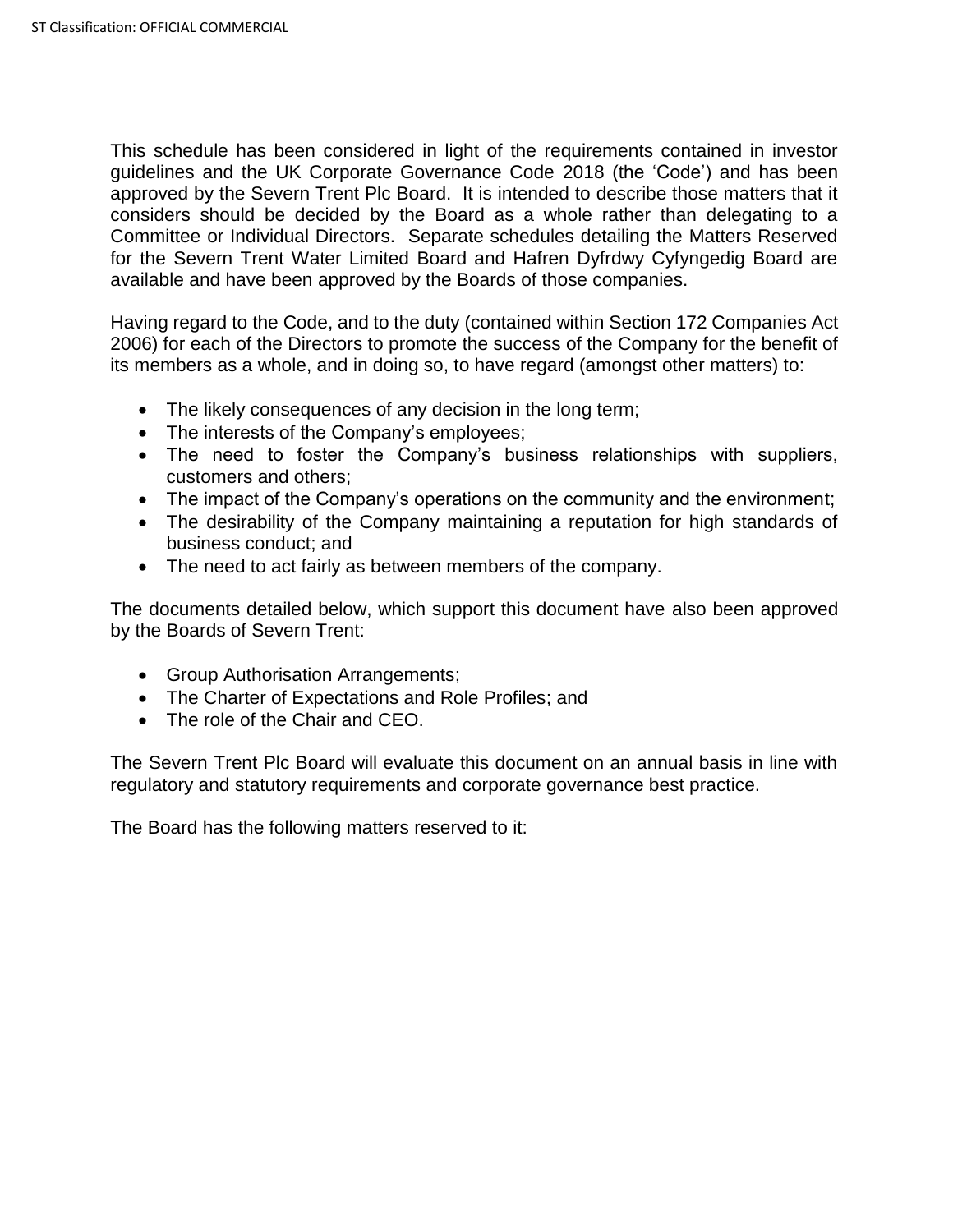| $\mathbf 1$  | <b>Strategy and Management</b>                                                                                                                                                                                                                                                |
|--------------|-------------------------------------------------------------------------------------------------------------------------------------------------------------------------------------------------------------------------------------------------------------------------------|
| 1.1          | Responsibility for the overall leadership of the Company and setting and<br>regularly monitoring the Company's values, policies and standards and<br>satisfying itself that these and the Company's culture is aligned.                                                       |
| 1.2          | Approval of the Group's strategic aims and objectives, including its<br>Environmental, Social and Governance ('ESG') ambitions.                                                                                                                                               |
| 1.3          | Assessment and monitoring of the Group's culture.                                                                                                                                                                                                                             |
| 1.4          | Approval of the annual operating and capital expenditure budgets and any<br>material changes to them.                                                                                                                                                                         |
| 1.5          | Approval of major changes to the Group's corporate or capital structure.                                                                                                                                                                                                      |
| 1.6          | Approval of the Group's Board level risk appetite.                                                                                                                                                                                                                            |
| 1.7          | Oversight of the Group's operations ensuring:<br>Competent and prudent management;<br>Sound planning;<br>Maintenance of sound management and internal control systems;<br>Adequate accounting and other records; and<br>Compliance with statutory and regulatory obligations. |
| 1.8          | Review of performance in the light of the Group's strategic aims, values,<br>objectives, business plans and budgets and ensuring that any necessary<br>corrective action is taken.                                                                                            |
| 1.9          | Approval of extension of the Group's activities into new business or<br>geographical areas.                                                                                                                                                                                   |
| 1.10         | Any decision to cease to operate all or any material part of the Group's<br>business.                                                                                                                                                                                         |
| $\mathbf{2}$ | <b>Structure and Capital</b>                                                                                                                                                                                                                                                  |
| 2.1          | Major changes to the Group's corporate structure, including but not limited<br>to acquisitions and disposals of shares which are material relative to the<br>size of the Group.                                                                                               |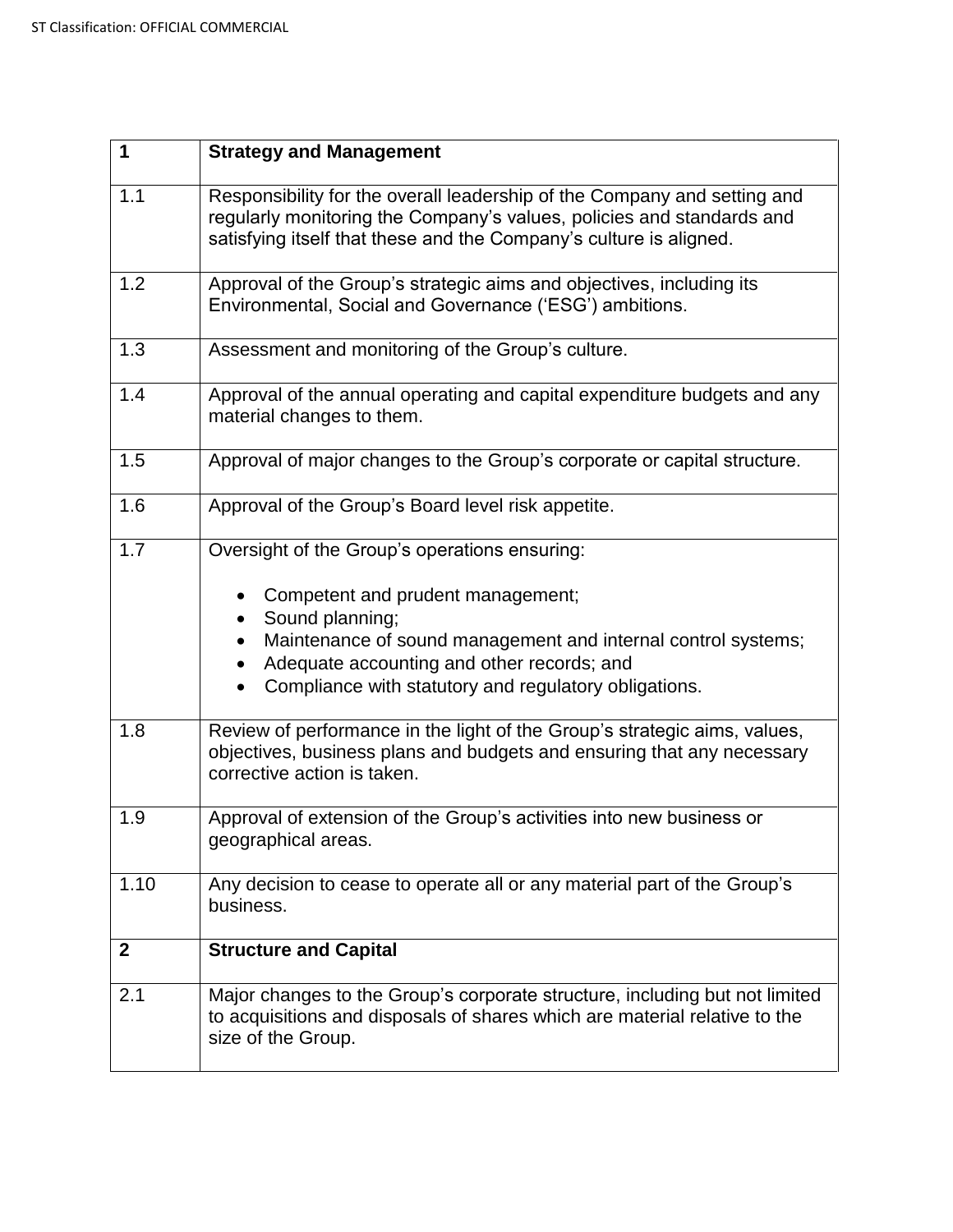| 2.2                     | Changes to the Group's management and control structure.                                                                                                                                                                                                                                                                                                 |
|-------------------------|----------------------------------------------------------------------------------------------------------------------------------------------------------------------------------------------------------------------------------------------------------------------------------------------------------------------------------------------------------|
| 2.3                     | Any changes to the Company's listing or its status as a Plc.                                                                                                                                                                                                                                                                                             |
| 2.4                     | Approval of business entry into a new country or a new category of<br>business.                                                                                                                                                                                                                                                                          |
| 2.5                     | Changes relating to Severn Trent Plc's capital structure including reduction<br>of capital, share issues (except under all-employee share plans), share buy<br>backs and the use of treasury shares.                                                                                                                                                     |
| 3                       | <b>Financial Reporting and Controls</b>                                                                                                                                                                                                                                                                                                                  |
| 3.1                     | Approval of the half year results, and any other formal announcement<br>relating to the Company's financial performance. *A                                                                                                                                                                                                                              |
| 3.2                     | Approval of the Annual Report and Accounts. *A                                                                                                                                                                                                                                                                                                           |
| 3.3                     | Approval of the dividend policy.                                                                                                                                                                                                                                                                                                                         |
| 3.4                     | Declaration of interim dividends and recommendation of final dividends.                                                                                                                                                                                                                                                                                  |
| 3.5                     | Approval of any significant changes in accounting policies or practice.                                                                                                                                                                                                                                                                                  |
| 3.6                     | Approval of treasury policies. * <sup>T</sup>                                                                                                                                                                                                                                                                                                            |
| 3.7                     | Approval of material unbudgeted capital or operating expenditure.                                                                                                                                                                                                                                                                                        |
| $\overline{\mathbf{4}}$ | <b>Internal Controls</b>                                                                                                                                                                                                                                                                                                                                 |
| 4.1                     | In conjunction with the Audit Committee where appropriate, establish<br>formal and transparent policies and procedures to manage risk, oversee<br>the internal control framework, and determine the nature and extent of the<br>principal risks the Company is willing to take in order to achieve its long-<br>term strategic objectives, including: *A |
|                         | Approving the Company/Group's risk appetite statements;<br>Carrying out a robust assessment of the Company's emerging and<br>principal risks;<br>Monitoring the Company's risk management and internal control<br>systems, and annually reviewing and reporting on the effectiveness<br>of these systems to support its strategy and objectives;         |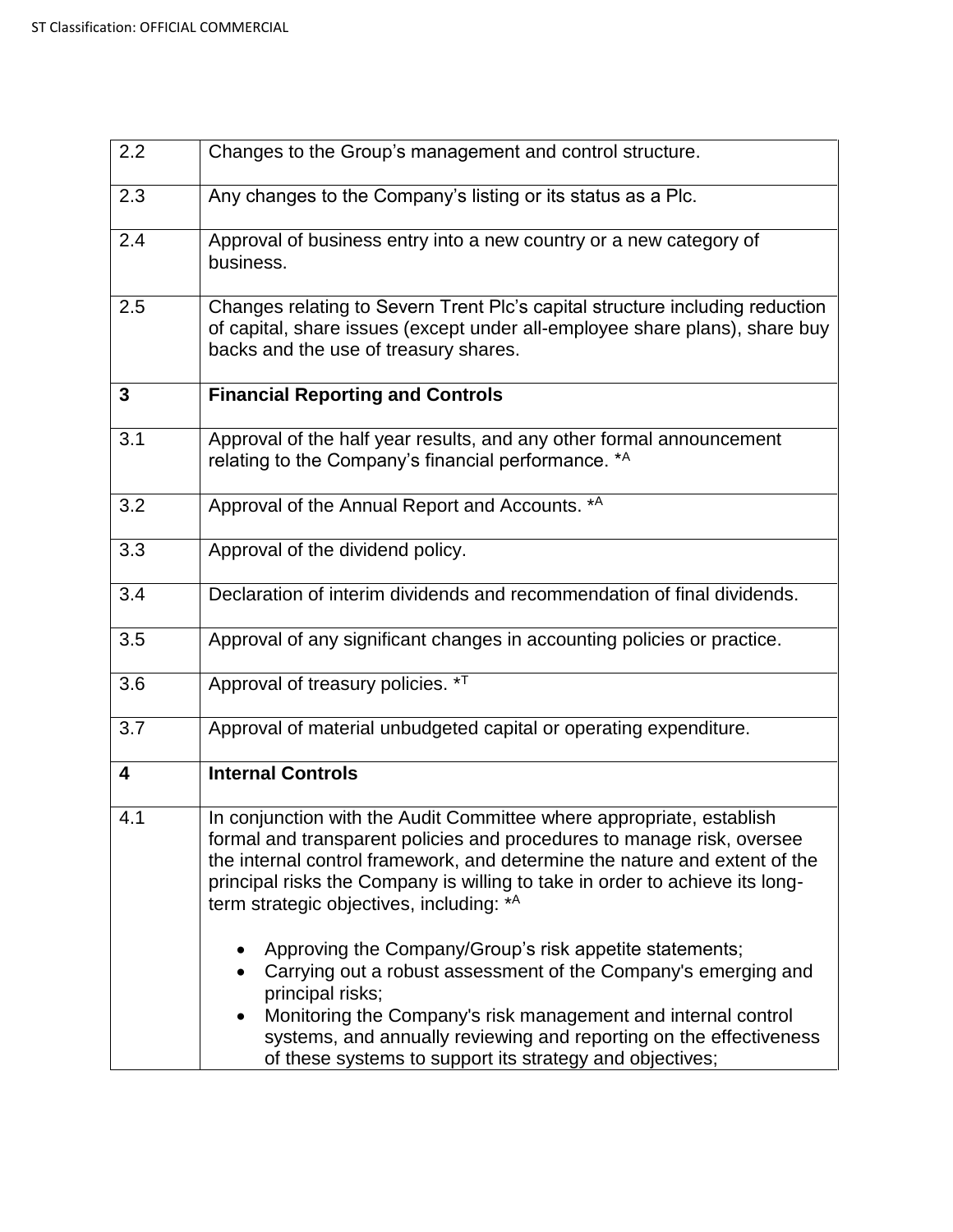|     | Ensuring the independence and effectiveness of the internal and<br>external audit functions and satisfying itself on the integrity of the<br>financial and narrative statements;<br>Routinely reviewing the Company's arrangements for its workforce<br>$\bullet$<br>to raise concerns, in confidence and anonymously; reviewing any<br>reports arising from such arrangements and ensuring that such<br>arrangements allow proportionate and independent investigation of<br>such matters and follow-up action;<br>Considering matters relating to whistleblowing, including receiving<br>reports on whistleblowing matters, including material instances of<br>disclosure;<br>Approving procedures for the detection of fraud and the prevention<br>$\bullet$<br>of bribery and corruption;<br>Undertaking an annual assessment of these processes; and<br>Approving appropriate statements for inclusion in the Annual Report<br>and Accounts. |
|-----|---------------------------------------------------------------------------------------------------------------------------------------------------------------------------------------------------------------------------------------------------------------------------------------------------------------------------------------------------------------------------------------------------------------------------------------------------------------------------------------------------------------------------------------------------------------------------------------------------------------------------------------------------------------------------------------------------------------------------------------------------------------------------------------------------------------------------------------------------------------------------------------------------------------------------------------------------|
| 5   | <b>Contracts / Transactional Approvals</b>                                                                                                                                                                                                                                                                                                                                                                                                                                                                                                                                                                                                                                                                                                                                                                                                                                                                                                        |
| 5.1 | Approval of revenue and capital expenditure, bid submissions and the<br>acquisition or disposal of land, property or other capital assets where the<br>cost or consideration exceeds the respective amounts in the delegated<br>levels of authority (Group Authorisation Arrangements (the 'GAA')).                                                                                                                                                                                                                                                                                                                                                                                                                                                                                                                                                                                                                                               |
| 5.2 | Notwithstanding the delegated approvals contained in the GAA, the<br>approval of any project which materially increases the Group's risk profile<br>and/or which involves any obligations, restrictions or liabilities of an<br>unusual, onerous or exceptional nature not in the ordinary course of the<br>Group's business.                                                                                                                                                                                                                                                                                                                                                                                                                                                                                                                                                                                                                     |
| 5.3 | Major investments including the acquisition or disposal of interests of more<br>than 3 per cent in the voting shares of any Company or the making of any<br>takeover offer.                                                                                                                                                                                                                                                                                                                                                                                                                                                                                                                                                                                                                                                                                                                                                                       |
| 5.4 | Approval of the acquisition or disposal by the Group of the whole or any<br>part of a business or shares in a Group Company or the establishment of a<br>joint venture Company or partnership or the disposal of the whole or any<br>part of any such venture, or any similar business development (except<br>where such approvals are already delegated to the Treasury Committee or<br>are otherwise delegated in the GAA).                                                                                                                                                                                                                                                                                                                                                                                                                                                                                                                     |
| 5.5 | The approval of any investment, or the acquisition of any asset or business<br>by the Company or any of its subsidiaries which would involve the<br>commencement of an activity of a substantially different nature or                                                                                                                                                                                                                                                                                                                                                                                                                                                                                                                                                                                                                                                                                                                            |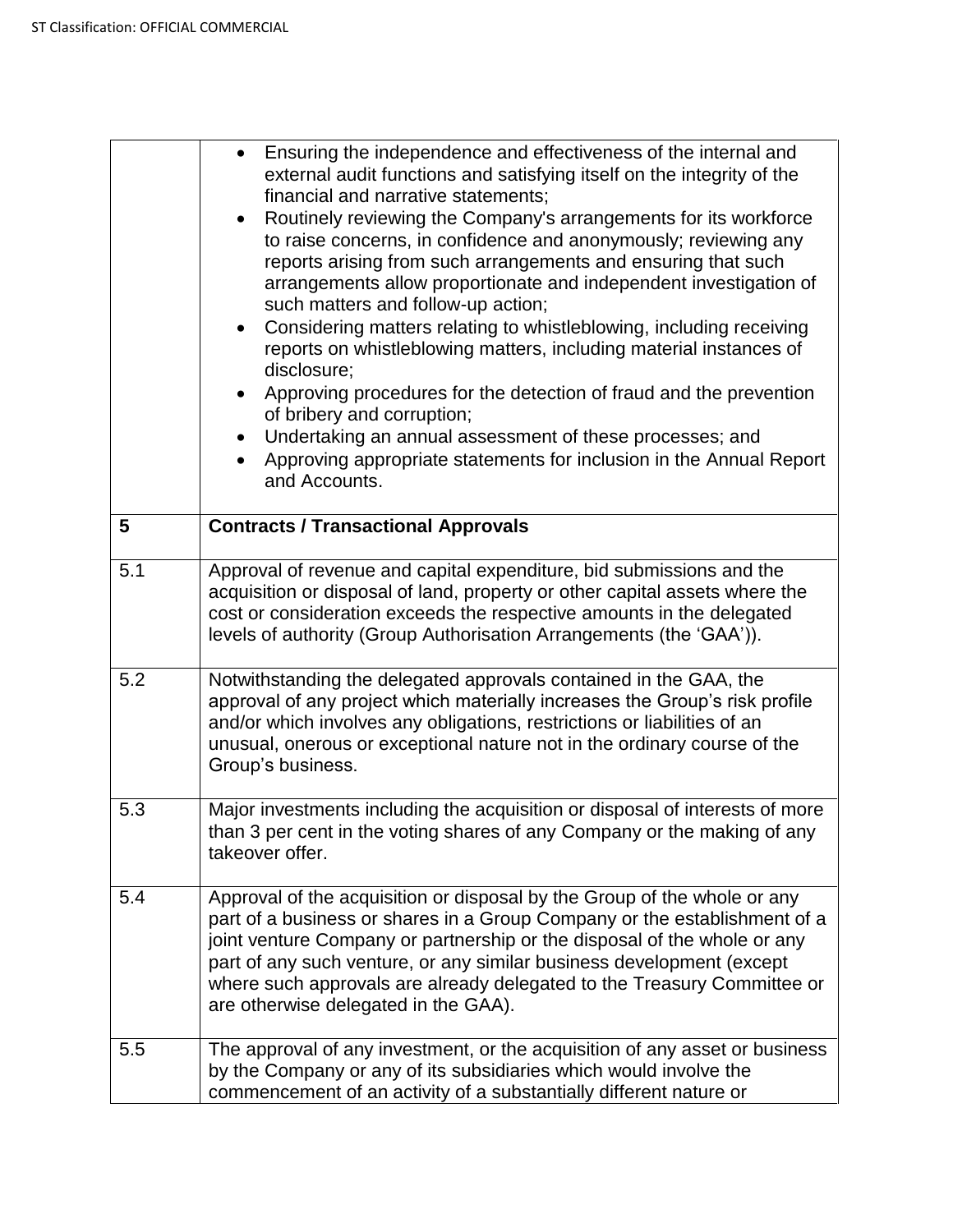|                | character to any activity from time to time carried on by the Company or<br>any of its subsidiaries (no matter what its value).                                                                                                                                                                                                                                                                                                                                                                                                                                            |
|----------------|----------------------------------------------------------------------------------------------------------------------------------------------------------------------------------------------------------------------------------------------------------------------------------------------------------------------------------------------------------------------------------------------------------------------------------------------------------------------------------------------------------------------------------------------------------------------------|
| 6              | <b>Communication</b>                                                                                                                                                                                                                                                                                                                                                                                                                                                                                                                                                       |
| 6.1            | Ensuring effective engagement with, and participation from, shareholders<br>and other stakeholders based on the mutual understanding of objectives<br>and review of engagement mechanisms with such parties.                                                                                                                                                                                                                                                                                                                                                               |
| 6.2            | Approval of resolutions and corresponding documentation to be put<br>forward to shareholders at general meetings of the Company.                                                                                                                                                                                                                                                                                                                                                                                                                                           |
| 6.3            | Approval of all circulars, prospectuses * <sup>T</sup> and listing particulars.                                                                                                                                                                                                                                                                                                                                                                                                                                                                                            |
| 6.4            | Approval of press releases concerning matters decided by the Board. *D                                                                                                                                                                                                                                                                                                                                                                                                                                                                                                     |
| $\overline{7}$ | <b>Board Membership and Other Appointments</b>                                                                                                                                                                                                                                                                                                                                                                                                                                                                                                                             |
| 7.1            | Changes to the structure, size and composition (including the skills,<br>knowledge, independence, experience and diversity) of the Board, and of<br>its Committees in consultation with the relevant Committee Chair, following<br>recommendations from the Nominations Committee. *N                                                                                                                                                                                                                                                                                      |
| 7.2            | Ensuring adequate succession planning, and oversight of a diverse<br>pipeline, for the Directors and other senior executives of the Company so<br>as to maintain an appropriate balance of skills, experience, independence,<br>knowledge and diversity within the Company and on the Board in<br>consideration of the Company's future requirements to ensure the<br>continued ability of the Company to compete effectively in the marketplace.<br>Selection and appointment of executive search firms, in line with the<br>provisions of the Group Diversity Policy. *N |
| 7.3            | Appointments to the Board following recommendations by the Nominations<br>Committee and oversight of tailored induction programmes for new<br>Directors. *N                                                                                                                                                                                                                                                                                                                                                                                                                |
| 7.4            | The approval of additional external appointments of members of the Board.                                                                                                                                                                                                                                                                                                                                                                                                                                                                                                  |
| 7.5            | Identifying and managing conflicts of interest, including those resulting<br>from significant shareholdings and appointments to the Board of other<br>companies, and ensuring that the influence of third parties does not<br>compromise or override independent judgment. Authorising conflicts of<br>interest where permitted by the Company's articles of association.                                                                                                                                                                                                  |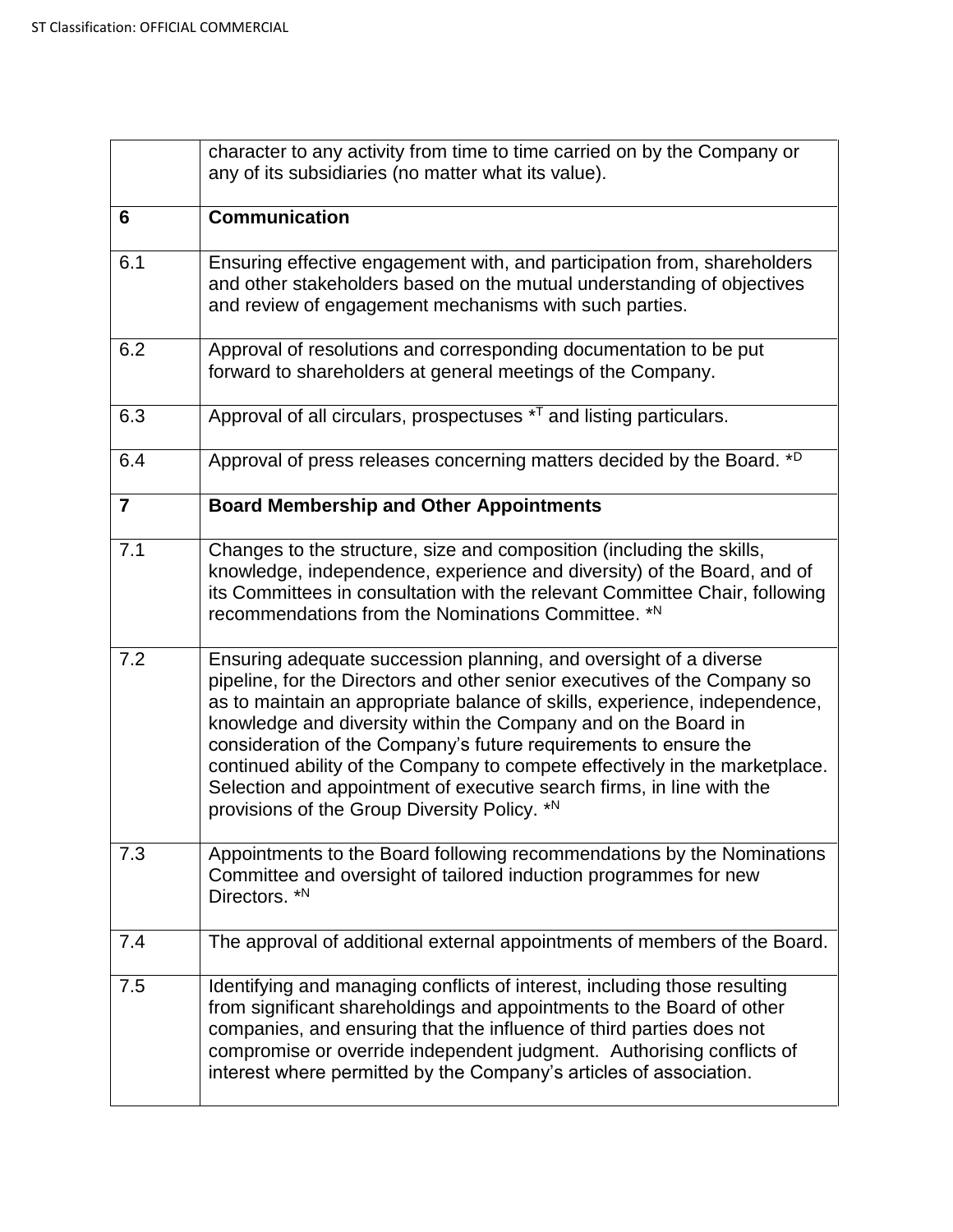| 7.6  | Selection of the Chair of the Board and the Chief Executive following<br>recommendations by the Nominations Committee. *N                                                                                                                                                                                                       |
|------|---------------------------------------------------------------------------------------------------------------------------------------------------------------------------------------------------------------------------------------------------------------------------------------------------------------------------------|
| 7.7  | Appointment of the Senior Independent Director to provide a sounding<br>board for the Chair and to serve as an intermediary for the other Directors<br>when necessary.                                                                                                                                                          |
| 7.8  | Membership and Chairmanship of Board Committees following<br>recommendations from the Nominations Committee. *N                                                                                                                                                                                                                 |
| 7.9  | Recommendation of the continuation in office of Directors at the end of<br>their term of office, when they are due to be re-elected by shareholders at<br>the AGM, and otherwise as appropriate.                                                                                                                                |
| 7.10 | Consideration of the continuation in office of any Director at any time,<br>including the suspension or termination of service of an Executive Director<br>as an employee of the Company, subject to the law and their service<br>contract.                                                                                     |
| 7.11 | Appointment or removal of the Company Secretary.                                                                                                                                                                                                                                                                                |
| 7.12 | Proposal for the appointment, reappointment or removal of the external<br>auditor to be put to shareholders for approval in a general meeting,<br>following the recommendation of the Audit Committee. *A                                                                                                                       |
| 8    | <b>Remuneration</b>                                                                                                                                                                                                                                                                                                             |
| 8.1  | Determining the remuneration policy for the Executive Directors, Company<br>Secretary and other senior Executives to promote the successful delivery<br>of the Company's long-term strategy, including its ESG ambitions. *R                                                                                                    |
| 8.2  | Determining the remuneration of Non-Executive Directors (except for the<br>Chair) (in accordance with the Articles of Association of the Company), on<br>the recommendation of the Chair, the Chief Executive and the Chief<br>Financial Officer and in conjunction with the Company's independent<br>remuneration consultants. |
| 8.3  | The introduction of share plans or major changes to existing plans,<br>requiring shareholder approval and the arrangements for individual<br>invitations to executives or employees made under such schemes. *R                                                                                                                 |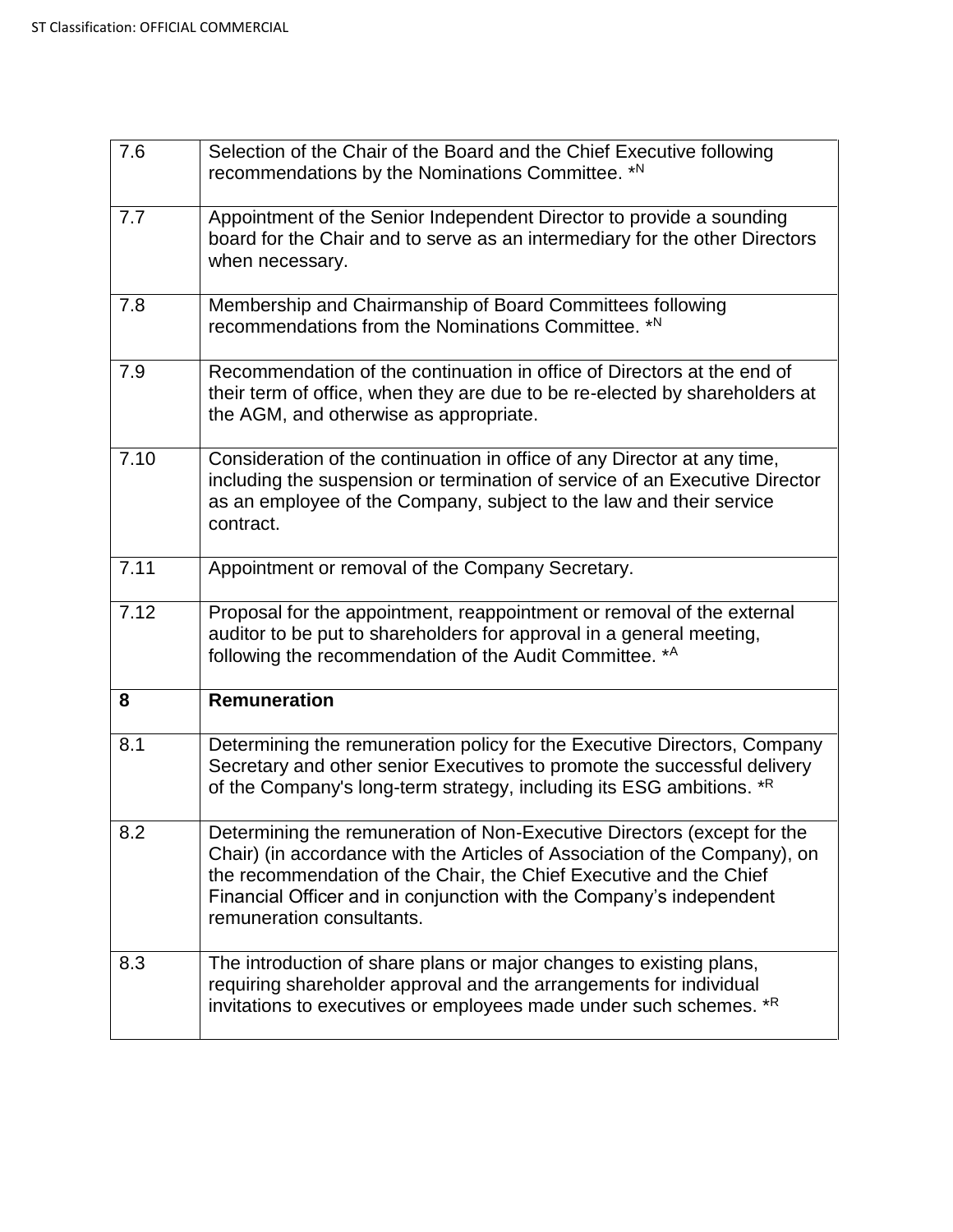| 8.4  | Engage with shareholders on significant matters related to the Committee's<br>areas of responsibility, such as changes to the Group's remuneration<br>policy. *R                              |
|------|-----------------------------------------------------------------------------------------------------------------------------------------------------------------------------------------------|
| 9    | <b>Delegation of Authority</b>                                                                                                                                                                |
| 9.1  | The division of responsibilities between the Chair, the Chief Executive and<br>other Executive Directors, which should be clearly established, set out in<br>writing and agreed by the Board. |
| 9.2  | Approval of the GAA, including the Chief Executive's authority limits (which<br>must be in writing).                                                                                          |
| 9.3  | Establishing Board Committees and approving their terms of reference,<br>and approving material changes thereto.                                                                              |
| 9.4  | Receiving reports from Board Committees on their activities.                                                                                                                                  |
| 10   | <b>Corporate Governance Matters</b>                                                                                                                                                           |
| 10.1 | Undertaking a formal, rigorous and transparent annual review of its own<br>performance, that of its Committees, the Chair and individual Directors,<br>and the division of responsibilities.  |
| 10.2 | Determining the independence of Non-Executive Directors in light of their<br>character, judgment and relationships.                                                                           |
| 10.3 | Review of the Group's overall corporate governance arrangements.                                                                                                                              |
| 10.4 | Receiving reports on the views of the Company's shareholders to ensure<br>that they are communicated to the Board as a whole.                                                                 |
| 11   | <b>Policies</b>                                                                                                                                                                               |
| 11.1 | Approval of Group policies.                                                                                                                                                                   |
| 12   | <b>Other</b>                                                                                                                                                                                  |
| 12.1 | The making of political donations within the limits imposed by the 2006<br>Companies Act.                                                                                                     |
| 12.2 | Approval of the appointment of the Group's principal professional advisers.                                                                                                                   |